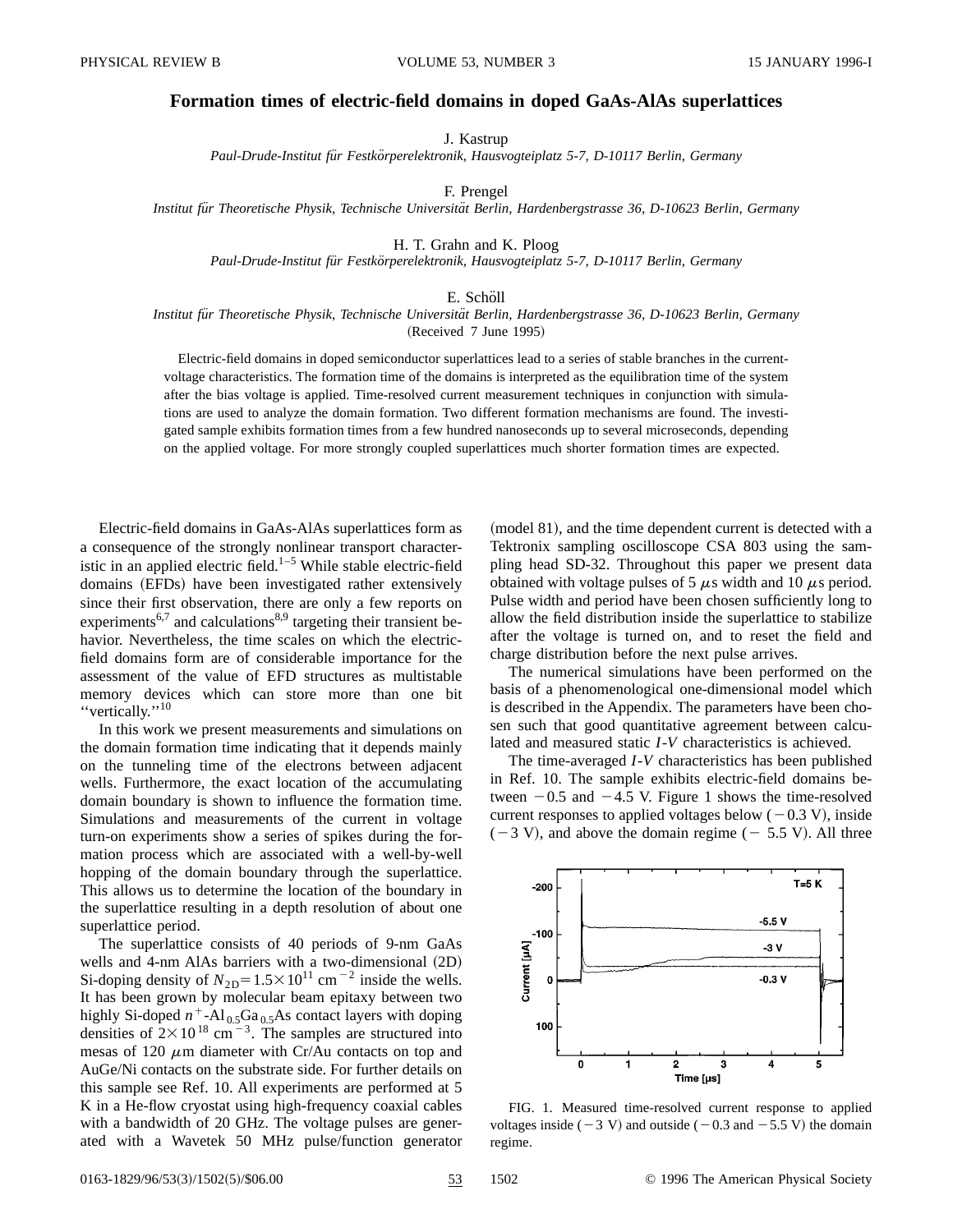

FIG. 2. (a) Calculated current response to an applied voltage step from 0 to  $-1$  V exhibiting well-to-well hopping spikes. The dashed line shows the center of the charge accumulation layer as it drifts through the superlattice into its stable position in well no. 34. (b) Experimental current response to an applied voltage of  $-1$  V. The turn-on and turn-off spikes are cut off to enhance the visibility of the well-to-well hopping spikes.

curves begin (and end) with a sharp spike when the voltage is turned on (or off). These spikes are due to the displacement current  $\epsilon \vec{F}$  of the sample (where  $\epsilon$  denotes the permittivity and  $F$  the field), when a voltage step occurs, and reflect mainly the shape of the pulse edges. The response above and below the domain region instantaneously leads to the current that is expected from the static  $I-V$  characteristic.<sup>10</sup> However, the response to a  $-3$  V pulse shows a drastically different time dependent behavior. After the initial spike the current decreases to a minimum level of about 15  $\mu$ A before it rises in a series of steps to a stable level at 50  $\mu$ A. In the low-level region the current displays a series of small spikes which, as the current rises, lead to the steplike features.

Figure 2 shows the calculated and measured time dependence of the current density when the voltage is switched from 0 to  $-1$  V. In Fig. 2(a) the switching process is realized by calculating the evolution of the field distribution starting with a homogeneous field of the desired strength. Therefore the experimentally observed sharp turn-on (and turn-off) spikes are not reproduced by the calculation. The dashed line shows the position of the charge accumulation layer during the formation process. Figure  $2(b)$  shows the corresponding experimental result which has been obtained by recording the time-resolved current response to a voltage pulse of  $-1$ V. One clearly sees the good quantitative agreement with respect to both the time scale and the detailed shape of the curves. Special attention should be devoted to the small current spikes. The simulations show that they are due to the well-to-well hopping of a charge monopole which, from the investigation of static field domains in superlattices, is



FIG. 3. (a) Enlarged section of the calculated current in Fig.  $2(a)$ . (b) Contour plot of the calculated effective charge density  $n_1^{(k)} + n_2^{(k)} - N_D^{(k)}$  vs time in wells no. 7–17. Darker shading corresponds to higher densities; consecutive isolines differ by  $10^{16}$  $cm^{-3}$ . The line marked "0" denotes charge neutrality.

known to form the boundary between the low- and high-field domains. In Fig.  $3(a)$  we show an enlarged section of Fig.  $2(a)$  for 0.55  $\mu$ s < *t* < 0.65  $\mu$ s, and in Fig. 3(b) the corresponding contour plot of the charge density for the wells no. 7–17. At  $t_0$ =0.585  $\mu$ s, the charge monopole is located in the 11th well, and it moves to well no. 12 between  $t_0$  and  $t_1=0.64$   $\mu$ s. The current peaks occur when the gradient of the contour associated with a density of  $1\times10^{16}$  cm<sup>-3</sup> exhibits a maximum, which corresponds to the extension of the low-field domain by one well.

Thus stable domains are formed in the following way. Immediately after the voltage is turned on, the electric field is constant throughout the sample. Then, a charge monopole forms at the cathode (well no. 1) and moves towards the anode hopping from well to well, until it reaches a location which ensures a stable field distribution.

Figure  $4(a)$  shows the measured (full squares) and calculated (open circles) formation times for voltages inside the domain regime. The measured times have been determined from a series of time-resolved voltage turn-on measurements similar to the one shown in Fig.  $2(b)$ . In order to have a simple criterion, the formation time is interpreted as the time it takes for the current to cross a threshold level of 35  $\mu$ A. We see that after a sharp initial increase the formation time reaches a maximum of roughly 3  $\mu$ s at about  $-1$  V and then gradually decreases towards the end of the domain region.

For the calculated times, a similar criterion has been used with a threshold current density of  $3.5 \text{ kA/m}^2$ . The quantitative agreement is satisfactory, although the curves differ in some details. The simulations show that there is an influence of the shape of the drift-velocity vs field  $\lceil v(F) \rceil$  characteristic in the plateau region *between* the resonant peaks [shown]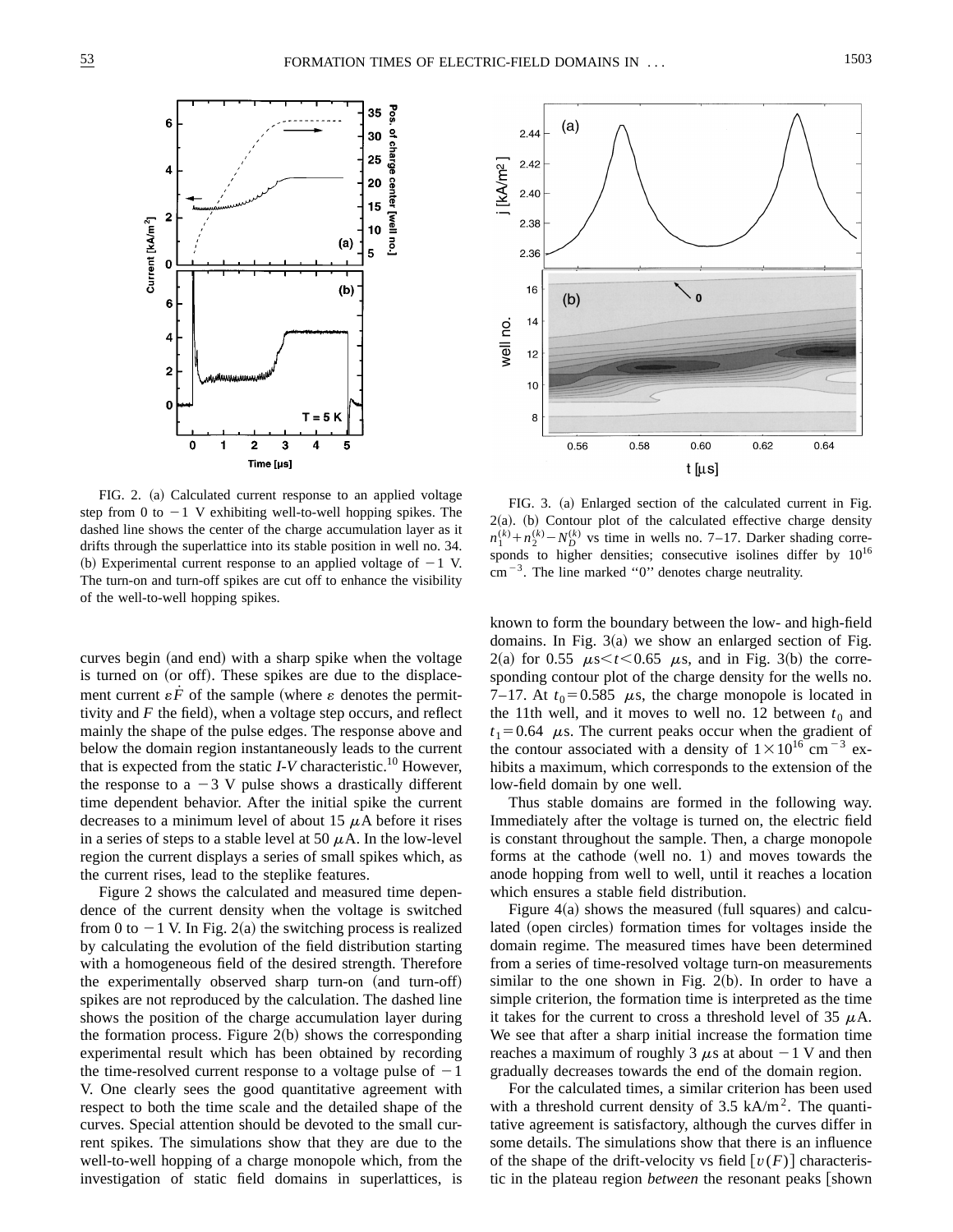

FIG. 4. (a) Experimental (full squares) and theoretical (open circles) formation times vs applied voltages in the plateau region. The dashed line shows the linear regression for the experimental data points between  $-1$  and  $-3$  V. (b) Calculated *I-V* characteristics for up sweep (upper dotted curve), down sweep (lower dotted curve), and uniform field distribution (dashed curve) reflecting the drift-velocity vs field relation *v*(*F*).

in Fig.  $4(b)$  as calculated] on the dynamics of domain formation. Therefore the calculated formation times develop somewhat differently with voltage. From the series of current spikes in Fig.  $2(b)$  the time it takes for the domain boundary to tunnel from one well to the next is estimated to be about 60 ns. Assuming that the boundary would come to rest in well number 40, the longest formation time would be  $40\times60$  ns = 2.4  $\mu$ s. The longest formation times measured are about 3  $\mu$ s because the last few well-to-well transitions often take significantly longer than  $60$  ns (cf. Fig. 2). These last few wells represent quasistable positions for the domain boundary so that the transition time to the final position depends critically on small disturbances. As it is shown in Ref. 10, in certain voltage regions there may be more than one stable position for the domain boundary, which implies that the transition time becomes infinitely long. Note that the presented set of data points only shows the principal behavior of the formation times. However, the previous arguments indicate that there will be a local modulation, which depends on the actual position of the stable operating point.

At this point it is worthwhile to note that beyond  $-1$  V the formation time  $\tau_f$  decreases almost linearly (experimental curve) with  $d\tau_f/dV$ =660 ns/V. In this voltage regime the domain boundary has to propagate from the cathode into its final position so that the formation time decreases the closer the final position of the boundary is to the cathode. With increasing absolute voltage the stable high-field domain originating from the anode extends in fact further towards the cathode. In Ref. 10 it is shown that the voltage drop in the high-field region is about  $\Delta V = 110$  mV/well, leading to an average transition time of  $d\tau_f/dV\Delta V = 73$  ns/well, which is close to the well-to-well propagation time of 60 ns which we found from the current spikes. Even though this simple comparison ignores the fact that the well-to-well hopping times change somewhat during the formation process, it shows clearly that the origin of the decreasing formation time is the decreasing propagation distance of the domain boundary at larger absolute voltages. Between 0 and  $-1$  V the formation time becomes shorter than the propagation time, indicating that a different formation mechanism exists. This is supported by preliminary calculations which have shown that in this regime the domain boundary forms inside the superlattice close to its final position, i.e., in place. Comparing the calculated formation times of Fig.  $4(a)$  and the calculated  $v(F)$  curve [dashed line in Fig. 4(b)] we note that an increase of the formation time with increasing voltage is only observed in the negative differential velocity regime of the  $v(F)$  curve. Hence we conclude that the in-place formation mechanism is closely related to negative differential drift velocity of the first resonance.

In summary, we have demonstrated that the formation time of electric-field domains in doped superlattices depends critically on the coupling which defines the well-to-well propagation time for the domain boundary. However, the formation time also depends on the applied voltage, which in turn determines the final location of the stable domain boundary inside the superlattice. Theory and experiment show that two different formation mechanisms exist. While in the negative differential velocity region of the  $v(F)$  curve the domain boundary forms in place, at higher voltages it propagates into the superlattice from the cathode well by well. Because the well-to-well transition time can be varied over several orders of magnitude by changing the barrier widths, samples with much shorter formation times can be realized by using thinner barriers.

The authors would like to thank R. Klann and A. Wacker for valuable discussions, and A. Fischer for sample growth. This work was funded in part by DFG in the framework of Sfb 296.

## **APPENDIX: THE MODEL USED IN THE SIMULATIONS**

The model is similar to that developed in Ref. 11. Here the doping density is chosen sufficiently large so that selfsustained oscillations<sup>9</sup> do not occur. Our superlattice is made of  $N=40$  quantum wells of width  $l=9$  nm (the GaAs layers) and depth  $\Delta E_c$  = 982 meV (the conduction band discontinuity between GaAs and AlAs), which are weakly coupled by barriers of width  $b=4$  nm (the AlAs layers). The superlattice period is thus  $d=l+b=13$  nm. We then calculate the two lowest energy levels  $E_1$  and  $E_2$  of the isolated quantum wells and the corresponding wave functions  $\psi_1$  and  $\psi_2$ . Dynamic quantities are the three-dimensional electron densities  $n_1^{(k)}$ and  $n_2^{(k)}$  ascribed to levels 1 and 2 in the *k*th well. The electric field  $F^{(k)}$  between wells no.  $(k-1)$  and  $(k)$  is assumed to be piecewise constant. From Gauss's law we have

$$
e(n_1^{(k)} + n_2^{(k)} - N_D^{(k)}) = \varepsilon \frac{F^{(k+1)} - F^{(k)}}{l}, \tag{A1}
$$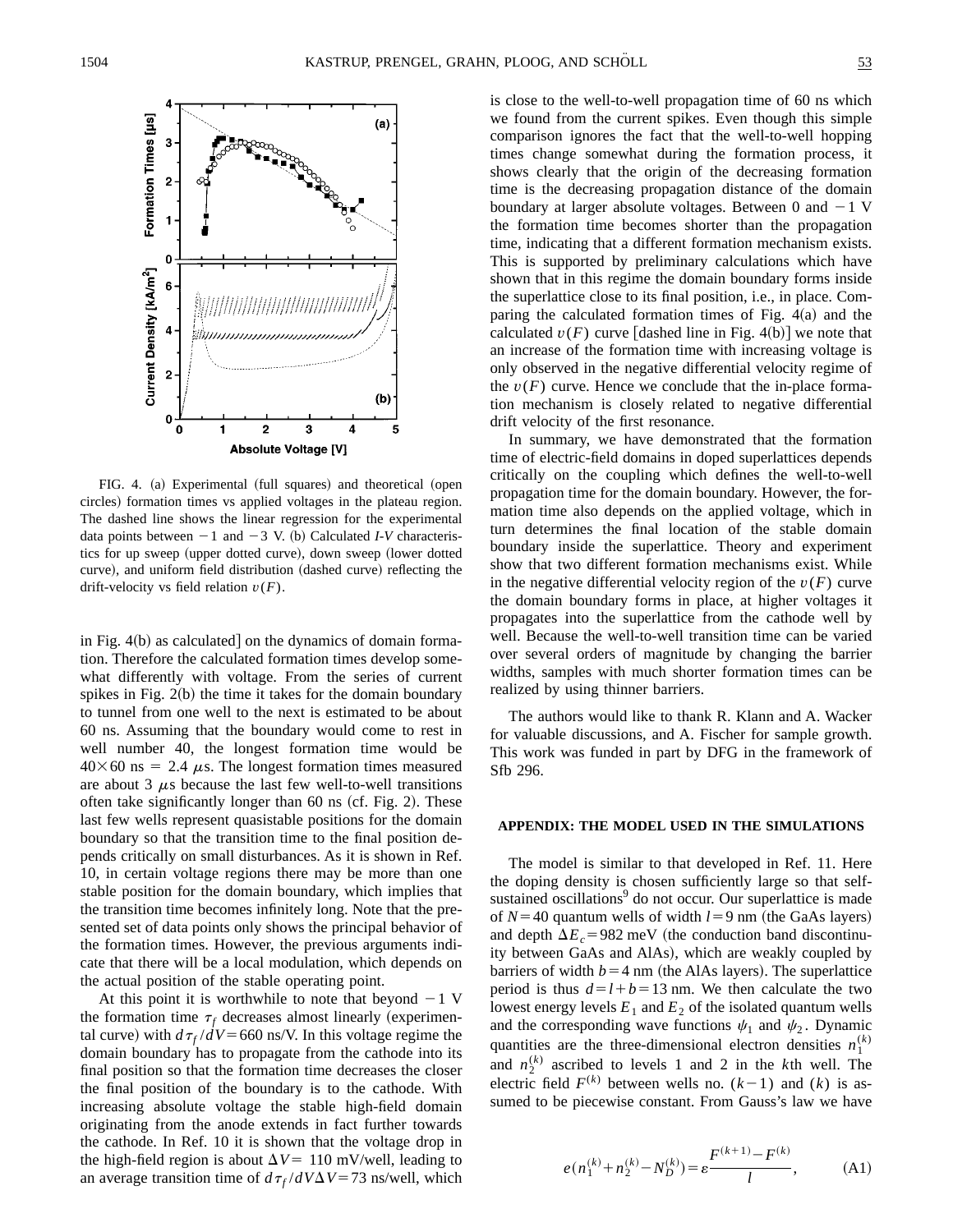where  $N_D^{(k)}$  is the background doping density in the *k*th well,  $\varepsilon$  is the dielectric permittivity of the well material, and  $e$  is the unit charge.

The doping density  $N_D^{(k)}$  is allowed to fluctuate<sup>12</sup> around a mean value of  $N_D = 1.67 \times 10^{17}$  cm<sup>-3</sup>:

$$
N_D^{(k)} = (1 + \alpha^{(k)}) N_D,
$$

with random numbers  $\alpha^{(k)}$  chosen with equal probability from an interval  $[-0.01,0.01]$ .

Contacts are modeled by additional wells 0 and  $N+1$ with

$$
n_1^{(0)} = n_1^{(N+1)} = 2N_D, \quad n_2^{(0)} = n_2^{(N+1)} = 0.
$$

Transport between level  $i$  in the  $k$ <sup>th</sup> well and level  $i'$  in the *k'*th well (where *i*,*i'* = 1,2, *k* = 1, . . . ,*N* and  $k' = k \pm 1$ ) is given by tunneling rates  $\omega_{ii'}^{(k \rightarrow k')}$ :

$$
\omega_{ii}^{(k-1 \to k)}(F^{(k)}) = \frac{2\pi}{\hbar} |V_{ii}|^2 \frac{\Gamma}{\Gamma^2 + (edF^{(k)} - E_{11}^*)^2} + \theta(F^{(k)}) \left(\frac{edF^{(k)}}{E_{11}^*} \theta(E_{11}^* - edF^{(k)}) + \theta(edF^{(k)} - E_{11}^*)\right)
$$
  
 
$$
\times C_{nr} \frac{E_i}{2\pi\hbar} \exp\left(-\frac{2b}{\hbar} \sqrt{2m^*(\Delta E_c - E_i)}\right),
$$
 (A2)

$$
\omega_{ii}^{(k \to k-1)}(F^{(k)}) = \omega_{ii}^{(k-1 \to k)}(-F^{(k)}) \quad (i=1,2),
$$
\n(A3)

$$
\omega_{12}^{(k-1 \to k)}(F^{(k)}) = \frac{2\pi}{\hbar} |V_{12}|^2 \frac{\Gamma}{\Gamma^2 + (edF^{(k)} - E_{12}^*)^2}, \quad \omega_{12}^{(k \to k-1)}(F^{(k)}) = \omega_{12}^{(k-1 \to k)}(-F^{(k)}),\tag{A4}
$$

$$
\omega_{21}^{(k-1 \to k)}(F^{(k)}) = \frac{2\pi}{\hbar} |V_{21}|^2 \frac{\Gamma}{\Gamma^2 + (edF^{(k)} + E_{12}^*)^2}, \quad \omega_{21}^{(k \to k-1)}(F^{(k)}) = \omega_{21}^{(k-1 \to k)}(-F^{(k)}).
$$
 (A5)

Here, resonant tunneling with a Lorentzian shape is described by matrix elements  $V_{11} = 4.23 \times 10^{-6} \Delta E_c$ ,  $V_{22} = 2.62 \times 10^{-5} \Delta E_c$ ,  $V_{12} = 1.44 \times 10^{-5} \Delta E_c$ , and  $V_{21}$  $=3.05\times10^{-5}\Delta E_c$ , a peak width  $\Gamma=3.3$  meV, as well as peak positions  $E_{11}^* = 10$  meV and  $E_{12}^* = E_2 - E_1 = 133$  meV for the first and second peak, respectively.

In comparison with the experimental values we note that some of the parameters may seem somewhat unrealistic. For example, the value for  $E_{11}^*$ , which in a microscopic model reflects miniband width, is clearly larger than the expected miniband width (here  $\div$  < 0.1 meV). However, for the "fitted'' phenomenological model presented in this work the values  $E_{11}^*$ ,  $E_{12}^*$ , and  $\Gamma$  reflect the *positions and shape of the maxima* in the experimental current-voltage curve which includes not only possible irregularities of the superlattice, but also the crucial influence of the contacts.

The plateau region between the resonant peaks is modeled by a ''nonresonant'' component in the WKB approximation which is incorporated into  $\omega_{ii}$  and contains the effective electron mass  $m^* = 0.15m_e$  in AlAs and a fit factor  $C_{nr} = 4$ ;  $\theta$  is the Heaviside function.

The current density between the subbands is then  $j_{ii'}^{(k \to k')} = en_i^{(k)} l \omega_{ii'}^{(k \to k')}$ , and the overall current density across barrier (*k*) is

$$
j(F^{(k)}) = \sum_{i=1,2} (j_{1i}^{(k-1 \to k)} + j_{2i}^{(k-1 \to k)}
$$

$$
-j_{1i}^{(k \to k-1)} - j_{2i}^{(k \to k-1)}.
$$
 (A6)

Additionally, intersubband relaxation between levels 2

and 1 inside each well (*k*) is assumed to take place with a relaxation time  $\tau=10^{-11}$  s. The value of  $\tau$  has been chosen relatively large in order to increase the computation speed. This does not affect the outcome of the simulations because  $\tau$  is still much shorter than the tunneling times.

We then have a set of rate equations for the electron densities  $n_i^{(k)}$ ,

$$
\dot{n}_1^{(k)} = \frac{n_2^{(k)}}{\tau} + \frac{1}{el} \left[ \sum_{i=1,2} \sum_{m=\pm 1} (j_{i1}^{(k+m \to k)} - j_{1i}^{(k \to k+m)}) \right],\tag{A7}
$$

$$
\dot{n}_2^{(k)} = -\frac{n_2^{(k)}}{\tau} + \frac{1}{el} \left[ \sum_{i=1,2} \sum_{m=\pm 1} (j_{i2}^{(k+m \to k)} - j_{2i}^{(k \to k+m)}) \right],
$$
\n(A8)

which becomes complete by the boundary condition

$$
\sum_{k=1}^{N+1} F^{(k)} = V/d,
$$
 (A9)

where *V* denotes the applied voltage.

The quantity corresponding to the experimentally measured current *I* is the effective current density

$$
j(t) \equiv j(F^{(k)}) + \varepsilon \dot{F}^{(k)}, \tag{A10}
$$

which is the sum of the particle current  $j(F^{(k)})$  and the displacement current  $\varepsilon \dot{F}^{(k)}$  across barrier (*k*). Thus  $j(t)$  is independent of *k* and denotes the current density which is shown in the simulation results throughout this work.